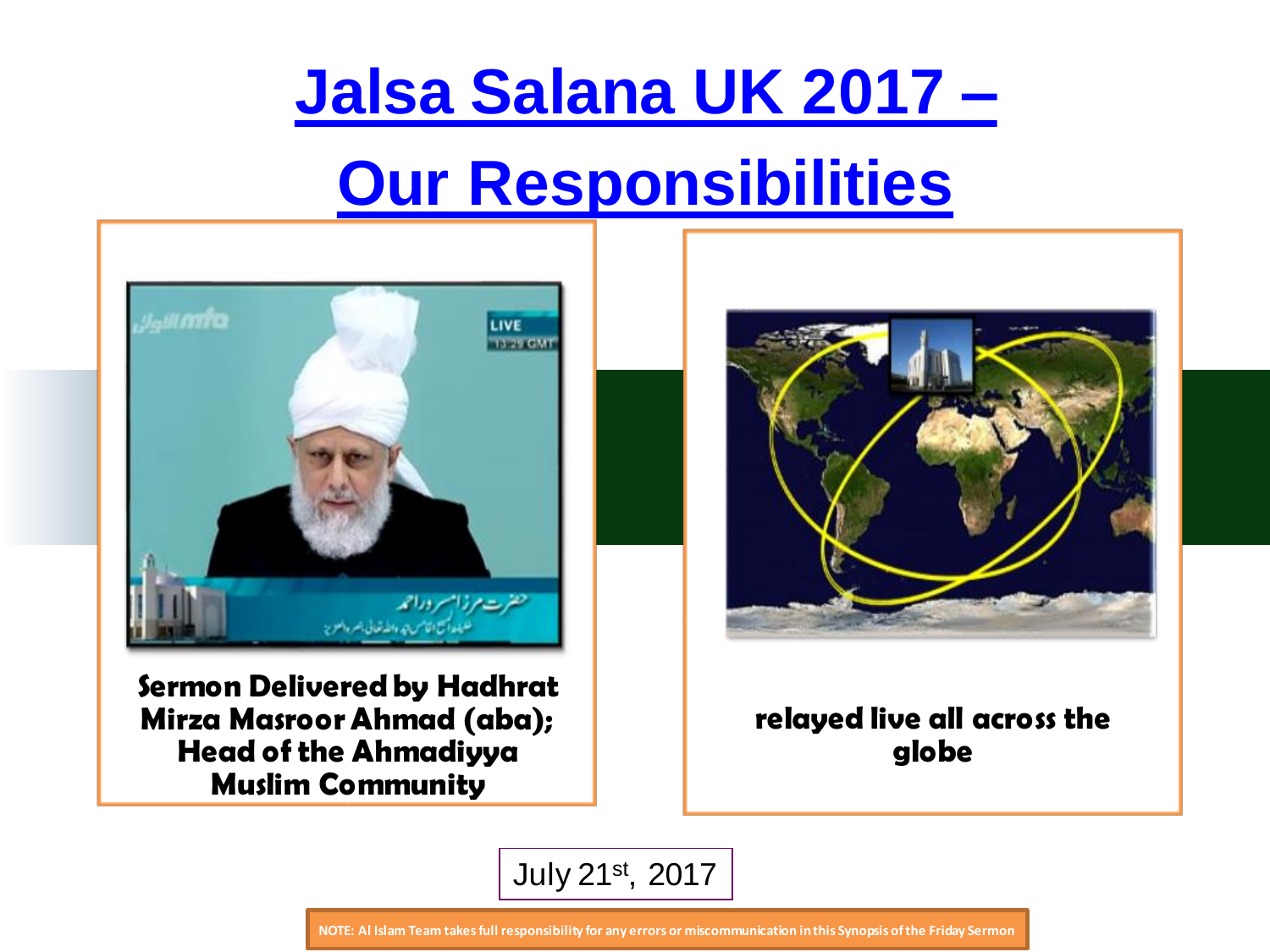**Jalsa Salana UK 2017 – Our Responsibilities Summary**

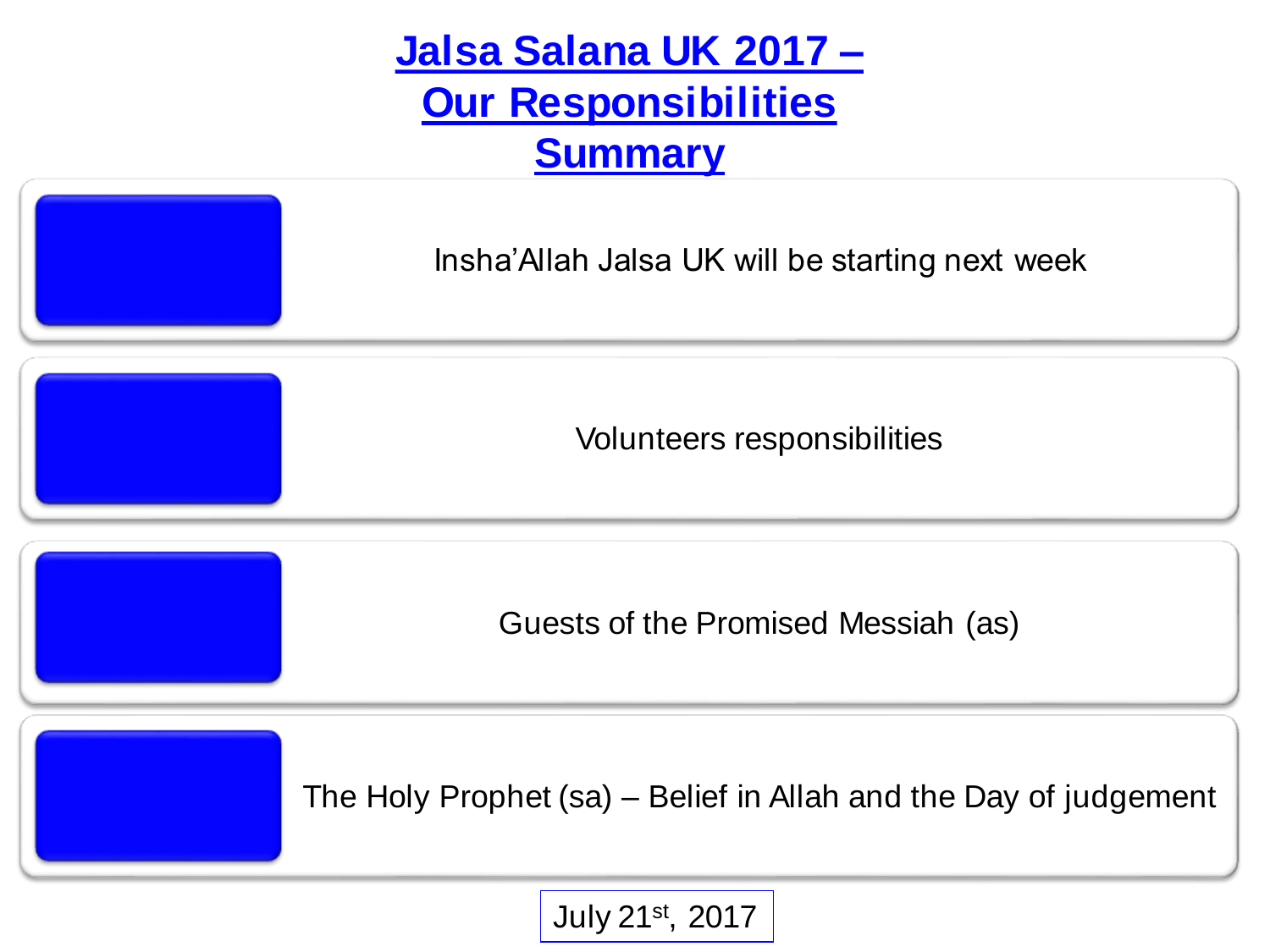### **Jalsa UK**

Insha'Allah Jalsa UK will be starting next week and many guests from different countries and cities have started to arrive.

Other than Ahmadis, many prominent non-Ahmadis including politicians, professors, media members etc come for Jalsa and keep a close eye on everything during Jalsa.

They especially watch our Nizam (system of Jama'at) and our volunteers. Therefore, all volunteers are engaged in silent Tabligh while they serve the guests.

Media is also playing an important role in introducing Jama'at worldwide and Jalsa presents an excellent opportunity in this regard.

July 21st ,

2017

–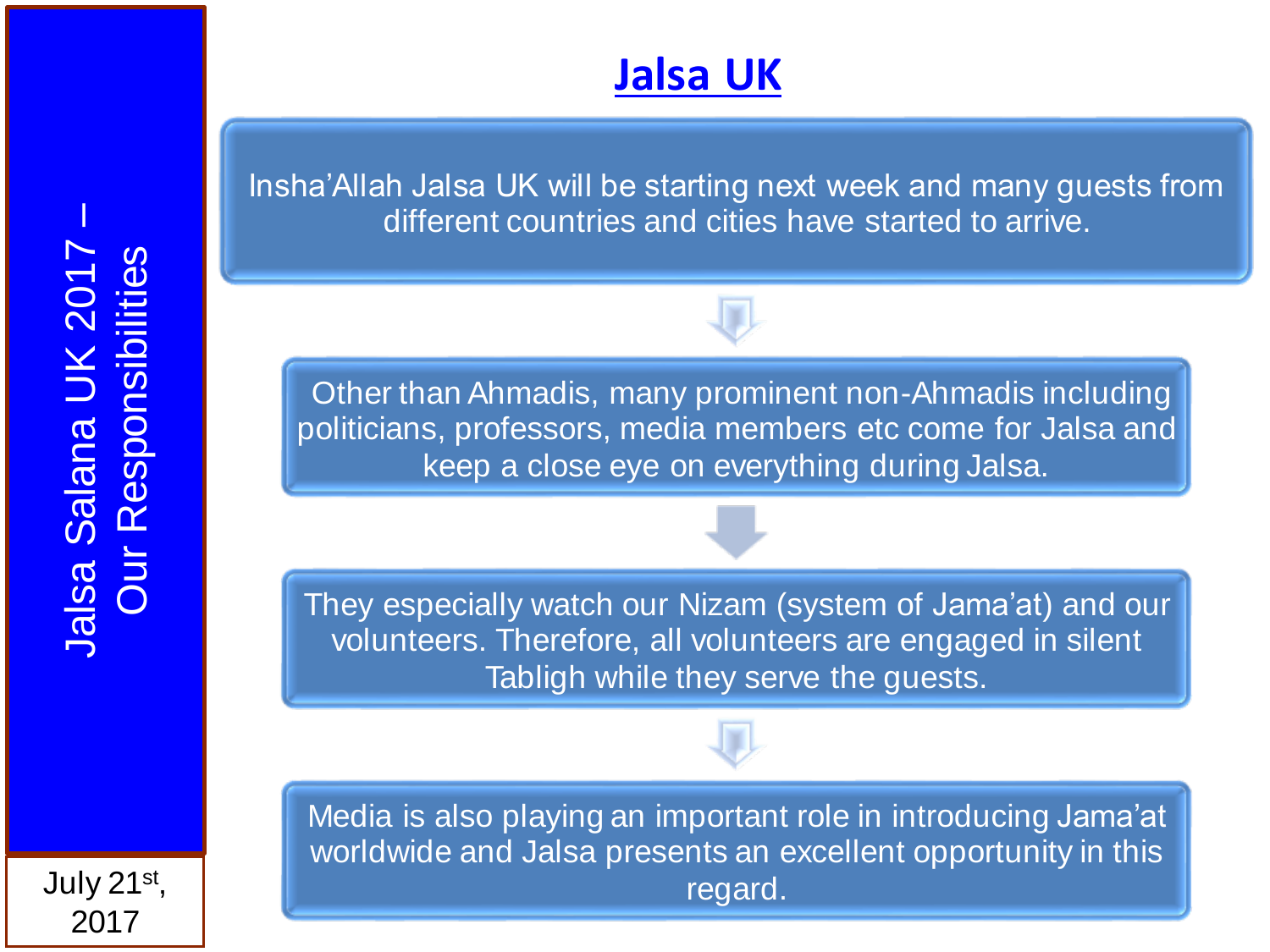# Jalsa Salana UK 2017 **Dur Responsibilities** Our Responsibilities Jalsa Salana UK 201

–

### **Volunteers responsibilities**

Therefore, all volunteers should understand their importance. Not only do they win the pleasure of Allah through their service, but also greatly influence the guests due to their high morals. We should take care of all needs of our guests.

The Promised Messiah (as) has said that I try my best that guests should not face any difficulty and are afforded all kinds of facilities.

Huzur said this includes all departments such as Transport, accommodation, security etc that they should make all possible arrangements for guests.

July 21st , 2017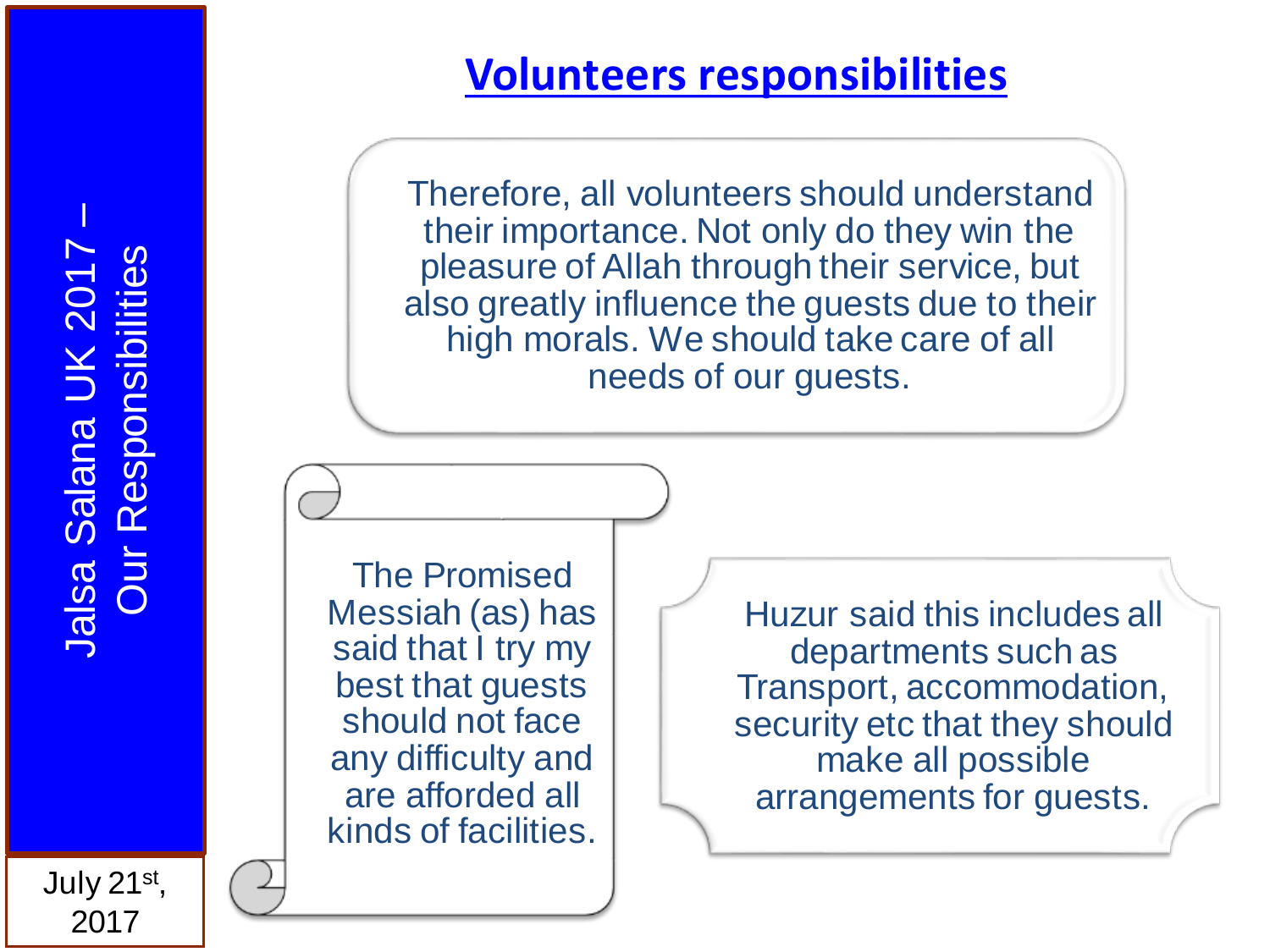### **Guests of the Promised Messiah (as)**

–

Every person who comes to our Jalsa is a guest of the Promised Messiah (as), therefore we should take care of all guests. Whether rich or poor, all should be taken care of equally.

The Promised Messiah (as) has also said that those people who are new and unaware of Jama'at, their every need should be especially taken care of and shouldn't be given any chance to complain. These people travel many miles to come and attend Jalsa with honest hearts.

July 21st , 2017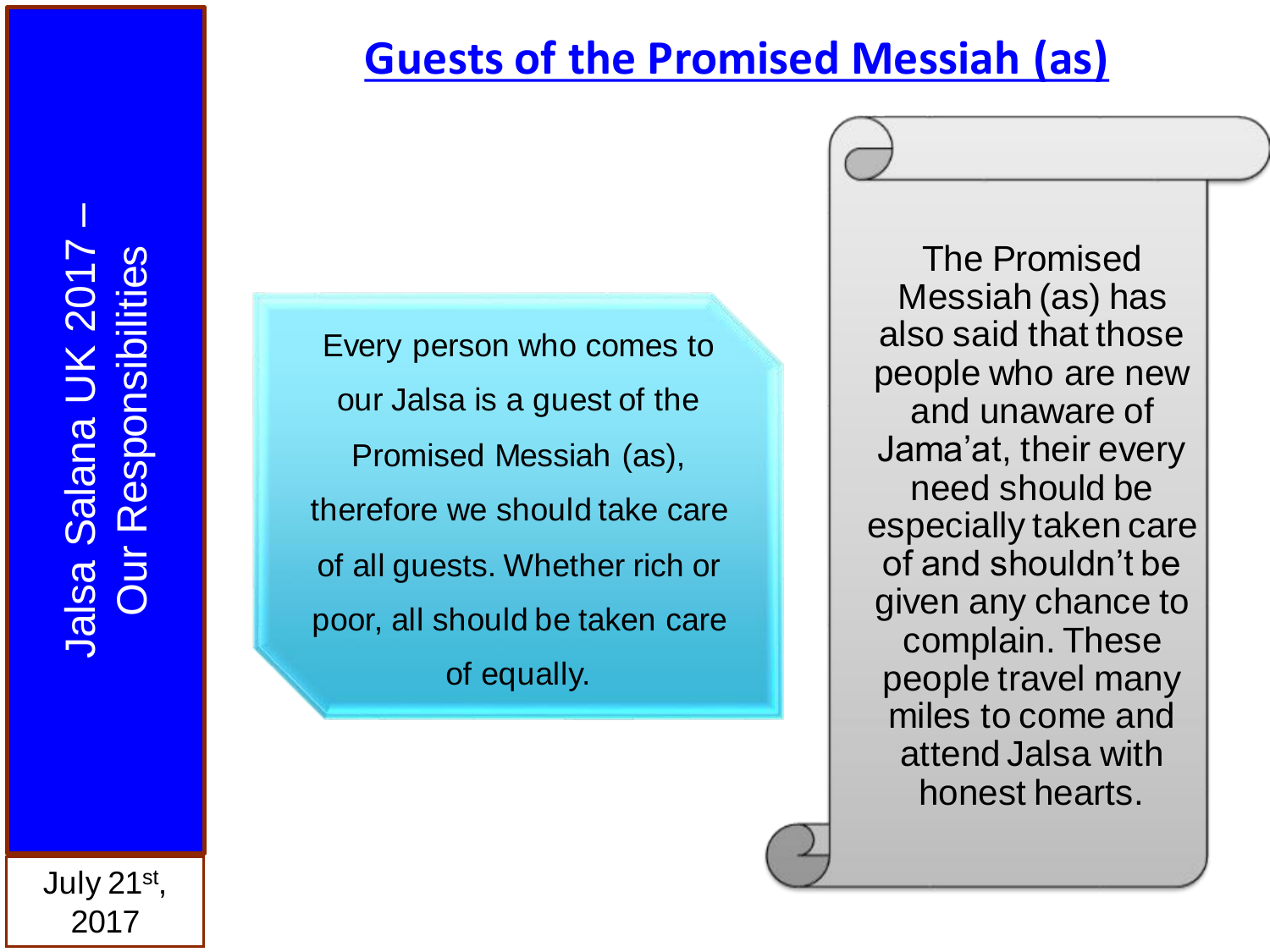July 21st ,

2017

–

### **The Holy Prophet (sa) said**

The Holy Prophet (sa) once said that for those who believe in Allah and the day of Judgment, three things are absolutely vital; Speak good or stay silent – Respect your neighbours – Respect your guests.

May Allah enable all volunteers to serve all of the guests of the Promised Messiah (as).

**May Allah the Almighty enable all the workers to serve the guests of the Promised Messiah (as) in the best manner.**